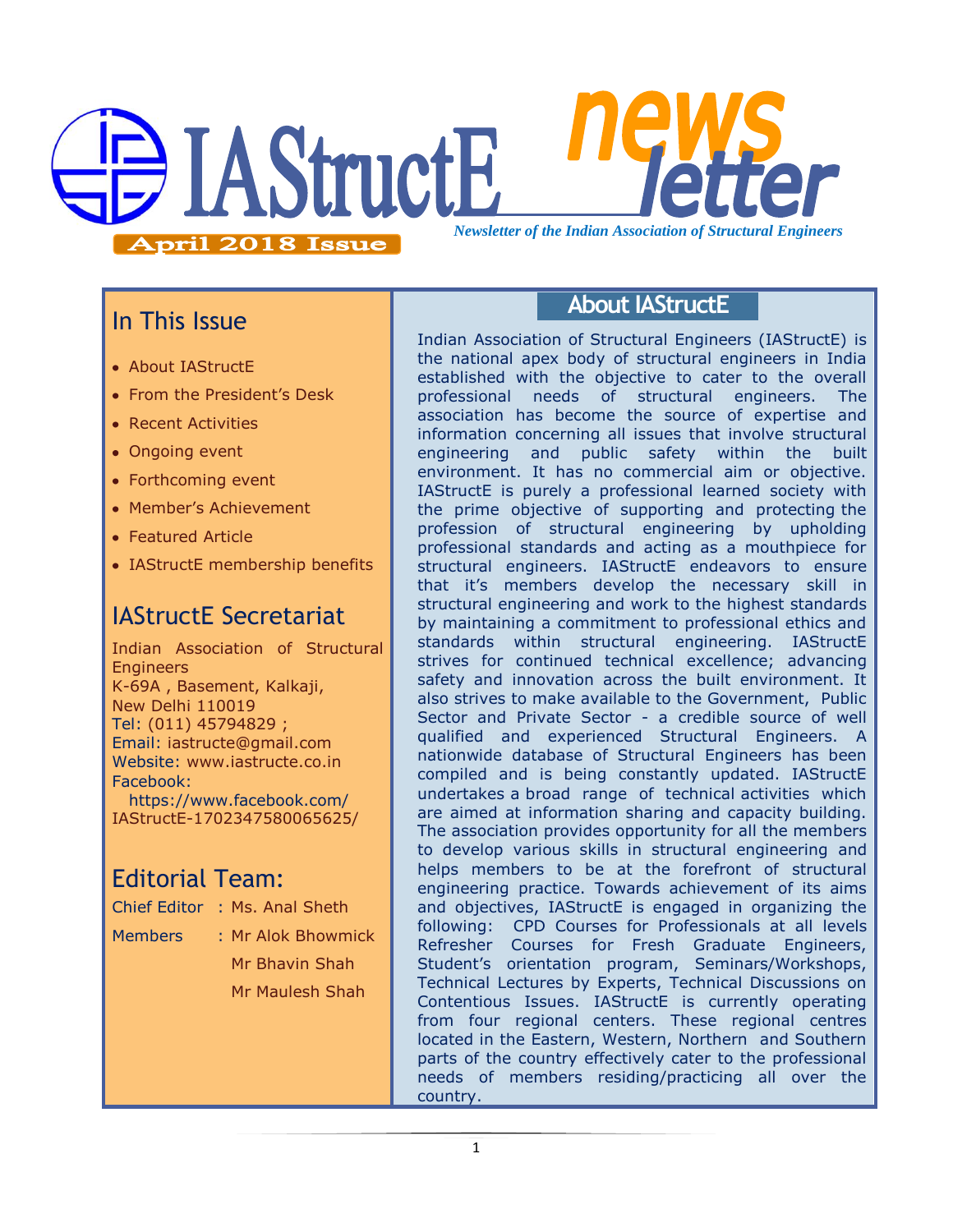## From the President's desk



Dear Friends,

You are well aware that a Refresher Course on "Design of Tall Buildings" organized by IAStructE has been launched on 28th April 2018, which will conclude on 23rd June. There will be an expert faculty for each lecture. Civil & Structural Engineers who have interest in joining this course may send their registration to the secretariat immediately. Sponsorship opportunities are also available for this course. We will announce the next refresher course very soon.

As informed in the last issue of Newsletter, the work for publishing the Structural Engineering Digest (SED) for July 2018 issue has been started. Your support by way of contributing quality technical articles, research report, case studies & advertisement etc. for publishing in SED shall be appreciated.

As per the bye-laws the annual membership subscription for the FY 2018-19 is payable in advance in the month of April"18. Therefore, the members are requested to remit their annual subscription at the earliest. You may also contact the secretariat to know more on it.

I would once again appeal to you to take more interest in our professional activities and to participate in larger numbers, wherever possible. This will motivate us to organize more programs of current professional interest to you all.

Do send your feedback & suggestions.

Best Regards

Manoj Mittal

## **Recent Activities**

### **Technical Lecture**

1. Technical Lecture by Prof. Kimiro Meguro Director, ICUS, University of Tokyo on "Recovering from 2011 Tohoku Earthquake & Tsunami" was organized by Indian Institute of Information & Technology Hyderabad in association with IAStructE Southern Region and NAC on 11th April 2018 at Hyderabad.

2. A Technical Lecture on the topic "Earthquake Resistant Design of Industrial Structures – Design Considerations" by Dr K G Bhatia, CEO, D-Cad Technologies was organized on 26th April 2018 at CDC, India Habitat Centre, Lodhi Road, New Delhi.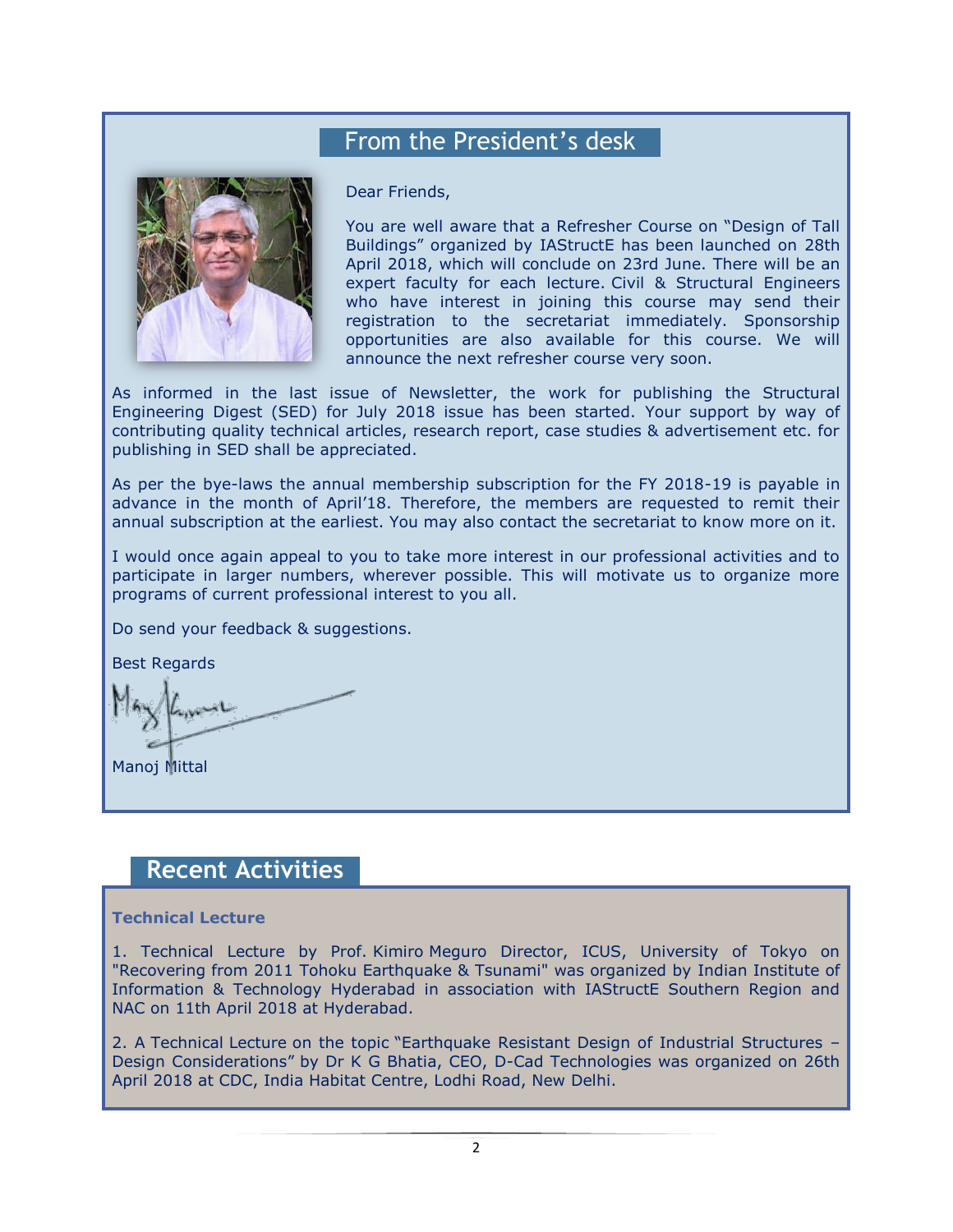## Ongoing event

## **Refresher Course**

Refresher Course on "Design of Tall Buildings" has been launched on 28th April 2018 at PHD Chamber of Commerce & Industry, PHD House, 4/2 Siri Institutional Area, August Kranti Marg, New Delhi 110016. This course will be concluded on 23rd June 2018. The lectures are being held on every Saturday morning from 9.00 AM to 01.15 PM (with 15 mins. Tea break in between). Mr. S C Mehrotra Governing Council member is the Course Coordinator. Course participation fee is Rs. 7,500/- for IAStructE members and Rs.10,000/- for nonmembers. Group discount of 10% is available in case there are more than 3 number of participants from the same organization. Please visit [www.iastructe.co.in](http://www.iastructe.co.in/) or contact Secretariat for further details.

## Forthcoming event

### **Governing Council Meeting**

The 82nd Governing Council meeting of the Association shall be held on 08 May 2018 at IAStructE Secretariat, New Delhi.

### **Technical Lecture**

Details of monthly Technical Lecture scheduled to be held on 24<sup>th</sup> May 2018 at Consultancy Development Centre, India Habitat Centre, Lodhi Road, New Delhi shall be announced shortly.

### **Conference**

Two day Conference on Achieving EQ/Wind Resilience in Buildings & Bridges with Base Isolation & Vibration Control – Indian & International Approach scheduled to be held 14-15 September 2018. Details shall be announced shortly.

## Member's Achievement



The Union Minister of Science & Technology Dr Harsh Vardhan conferred Homi J Bhabha Award to Fellow of IAStructE Dr Prakash Chand Jain Scientist DRDL Hyderabad at 105th Indian Science Congress held in March 2018.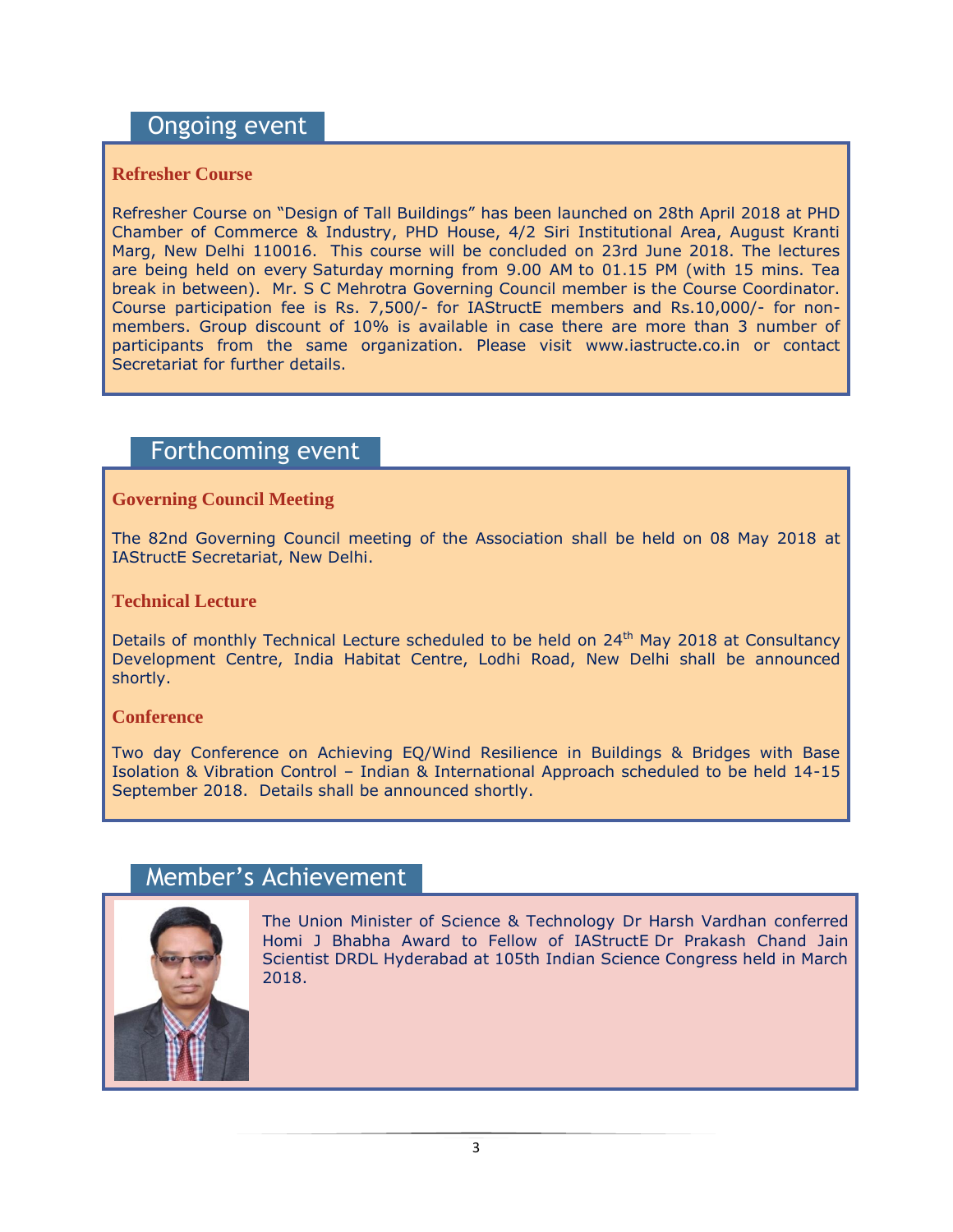## **Salient Details Of A Recently Collapsed Partly-Constructed Pedestrian Bridge At Florida**

### **Alok Bhowmick\***

On March 15, 2018, at 1:47 pm, a 53 m span, partly-erected structure of the Florida International University (FIU) pedestrian bridge collapsed onto the major highway (U.S. Route 41).The main span over highway, of span length 53m was rolled into place and set on support columns on March 10, five days before the collapse. The canal span, access ramps, and faux cable-stay tower had not yet been built. Pedestrian use was to begin when the whole project was complete. The school was on [spring break](https://en.wikipedia.org/wiki/Spring_break) at the time of collapse. The section of the bridge that collapsed weighed 860 metric tons and fell onto several vehicles on the roadway below. The Bridge failed catastrophically crushing rows of cars stopped at a red light on a busy thoroughfare. Six people were killed and 10 injured. The bridge was under construction by the Miami firm "Munilla Construction Management (MCM)" and the design was carried out by FIGG Bridge Engineers Inc. of Tallahassee, Fla.

### **Structural Arrangement of the Pedestrian Bridge**

This 2 span bridge was an iconic structure in the making with very unique open concrete trussed arrangement. Architecturally the structure was made to appear like a cable stayed bridge with a central pylon. The span arrangement for the bridge comprise of 2 spans of length  $99'(30.18m)$  and  $175'(53.34m)$ . The overall width of the bridge was  $30'(9.15m)$ . The bridge was to cross a major six lane busy roadway and a parallel water canal with two separate spans connected at a faux (cosmetic) cable-stay tower. The overall bridge length was 320"(98 m).

The cross section of this single plane central, open truss, comprised of a narrower top chord that served as a canopy over the wider bottom chord, which was to serve as the walkway. Pipes that would have the appearance of cables were to have extended downward from a 109"(33.22m) high central pylon, adding stability. As per MCM-FIGG"s proposal, the concrete deck was to have two-way post-tensioning tendons. The concrete truss members including the canopy were to have been compressed with high-strength steel cable and bars. The bridge was to be the first in the world composed entirely of "self-cleaning" concrete with titanium dioxide.Fig.1 shows the 3D rendering of bridge cross section from the pedestrian's perspective.

Fig.2 below shows the artistic view of the bridge. The bridge was designed and being constructed using the concept of "accelerated bridge construction," or ABC, a technique of fast-tracked prefabricated concept that has been promoted aggressively in USA, at both the state and federal levels. More than 1,000 bridges have been built with it, and it is ironical that FIU is one of the leading research centre for this kind of engineering.

*(\*) This article is prepared by Sh. Alok Bhowmick, Honorary Secretary, IAStructE by collecting available information in public domain (Source : Internet) and compiling the same sequentially. The information is shared in this newsletter with the objective of disseminating such useful technical information to the wider structural engineering profession so as to learn lessons from such failures and to prevent its reoccurrence. The source of these information is thankfully acknowledged and useful links are given at the end of this article for the benefit of readers, who would be interested to know more on the subject matter.*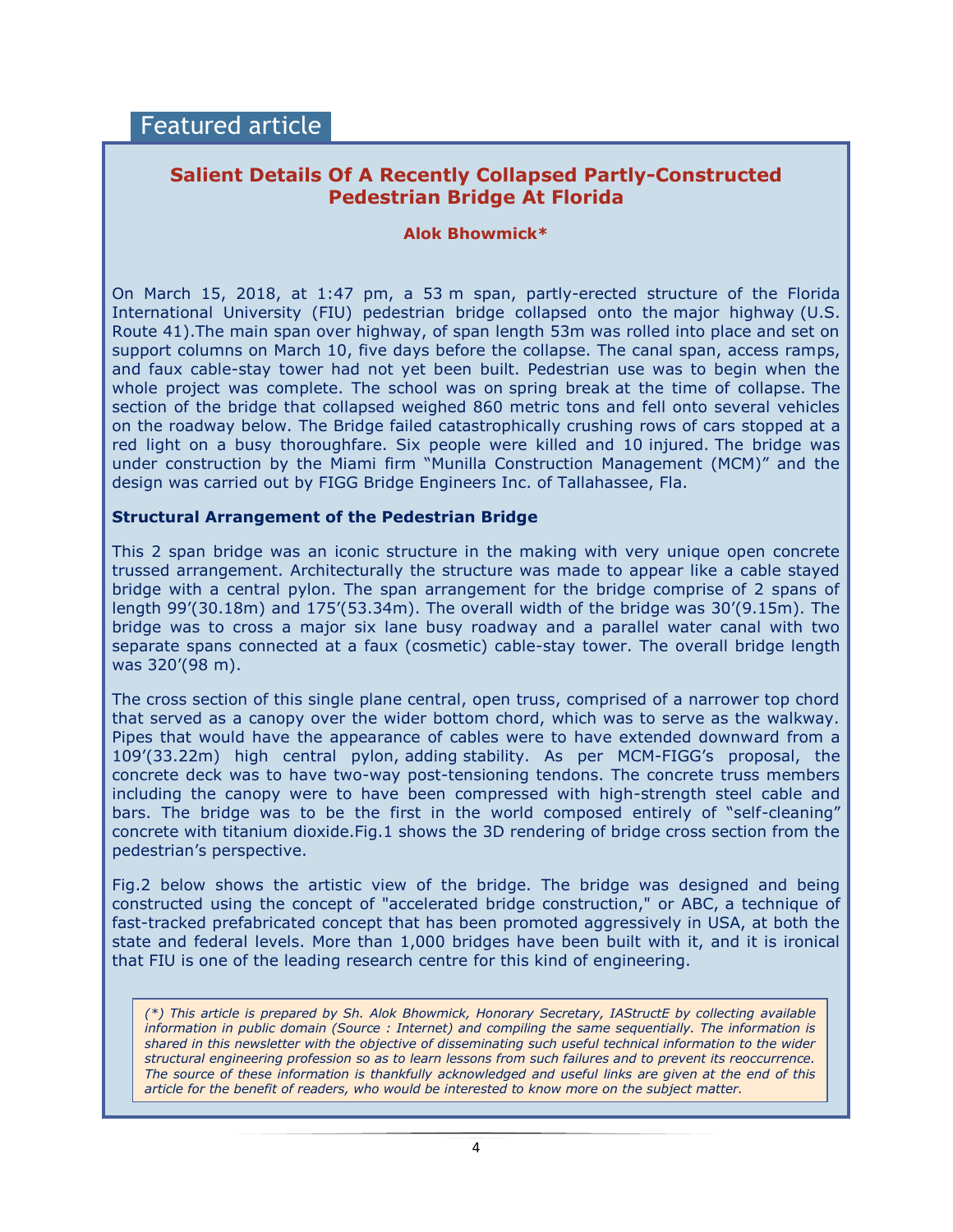

Fig.1 3D rendering of bridge Cross Section

The \$14.2 million project was funded with a \$19.4 million Transportation Investment [Generating Economic Recovery](https://en.wikipedia.org/wiki/Transportation_Investment_Generating_Economic_Recovery) (TIGER) grant from the [United States Department of](https://en.wikipedia.org/wiki/United_States_Department_of_Transportation)  [Transportation](https://en.wikipedia.org/wiki/United_States_Department_of_Transportation) in 2013, along with state agencies. The bridge itself cost \$9.4 million to construct. When the bridge collapsed, the project was already running about \$2.6 million over its \$9.4 million initial budget. Originally scheduled to be completed in July, the finish date had been pushed back to January 2019.

In their winning 2015 proposal, designers said the bridge provided "spectacular views" for both pedestrians using the bridge and drivers passing beneath it.



Fig.2 Elevation of the proposed Pedestrian Bridge at FIU

### **Proposed Construction Scheme**

The step by step construction methodology proposed to be adopted for this bridge is as described hereunder with sketches:

STEP 1: Superstructure Precasting: Cast main span superstructure including deck and canopy. Pre casting is carried out beside the actual site, but in a direction perpendicular to the axis of the bridge. Stress below slab longitudinal and transverse post tensioning cables.

STEP 2: Substructure casting in-situ: Build all footings and base of pylon. Build column frame for both landings.

STEP 3: Position Main Span: Rotate main span from casting position to final position. Build all footings and base of pylon. Install bearing pads in Pier 1 and remove temporary support. Secure truss at pylon support next.

STEP 4: Casting of Back Span: Erect temporary false work on banks of canal. Install bearing pads at pier 3. Cast deck, truss and canopy. Rotate main span from casting position to final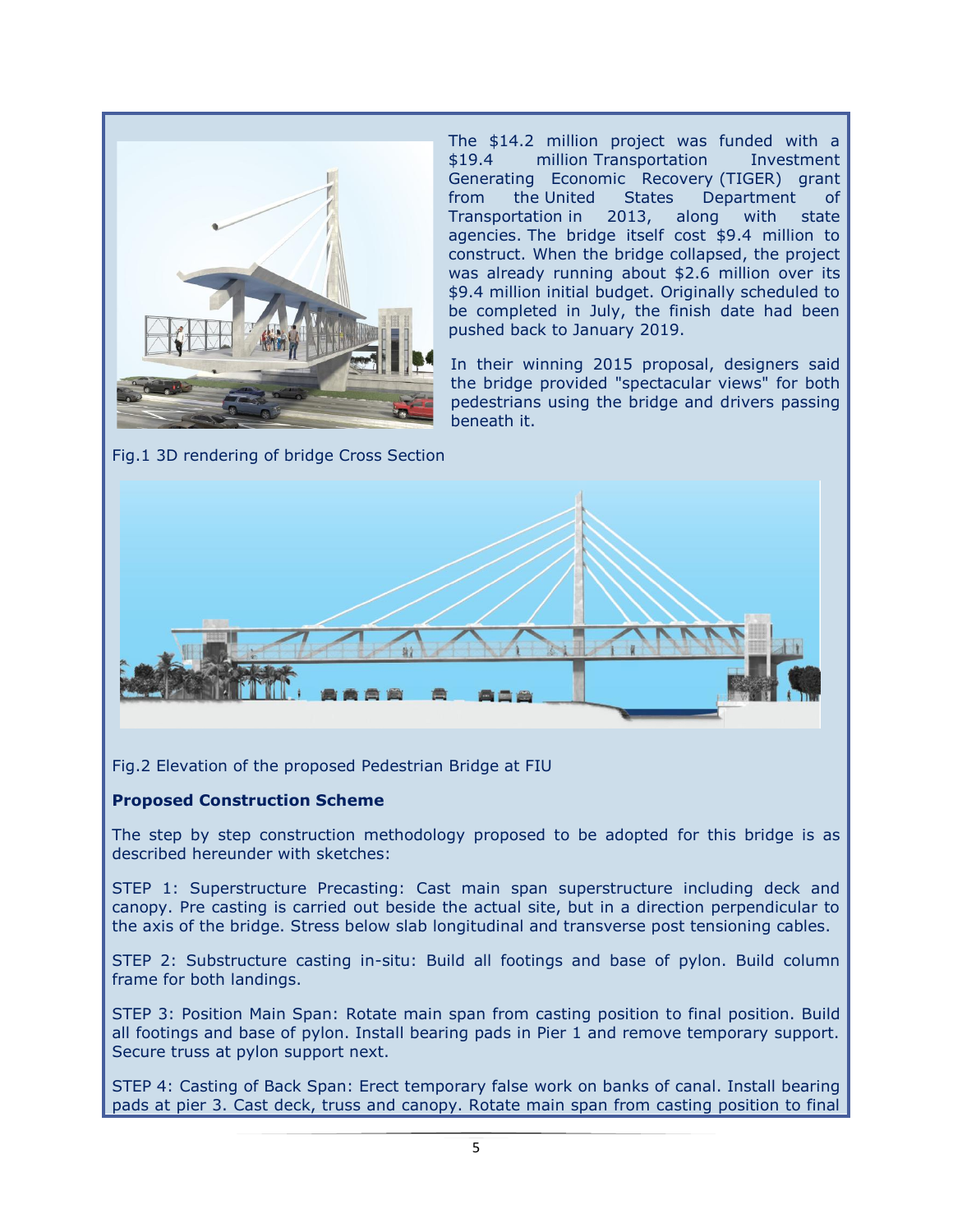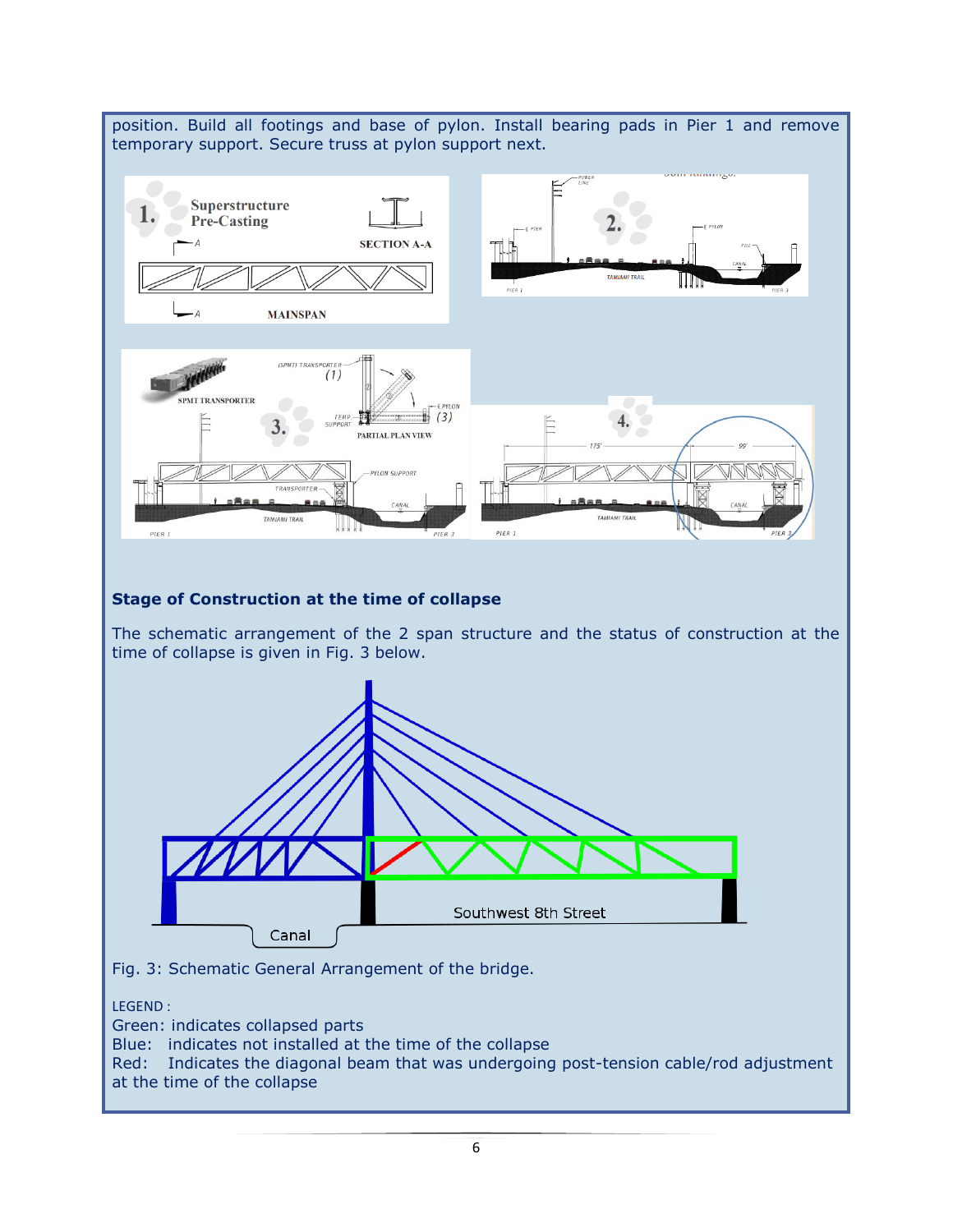The 862-tonne, 174" (53m) pedestrian bridge had been newly erected on 10th March 2018, in just six hours. The span was positioned by rotating the entire precast span using SPMT transporter (Fig.4).2 days before the collapse, the engineering company, FIGG Bridge Engineers reported about some cracks in the bridge structure at the north end, near support. The matter was however deliberated and FIGG reportedly delivered a technical presentation on the crack to the Client, and concluded that there were no safety concerns and the crack did not compromise the structural integrity of the bridge. Dashcam videos of collapse show that the concrete, prefabricated segment of the bridge started crumbling on the same end of the span.



Fig.4 Photograph of the span being positioned over support.









Fig. 5 Photographs of collapsed bridge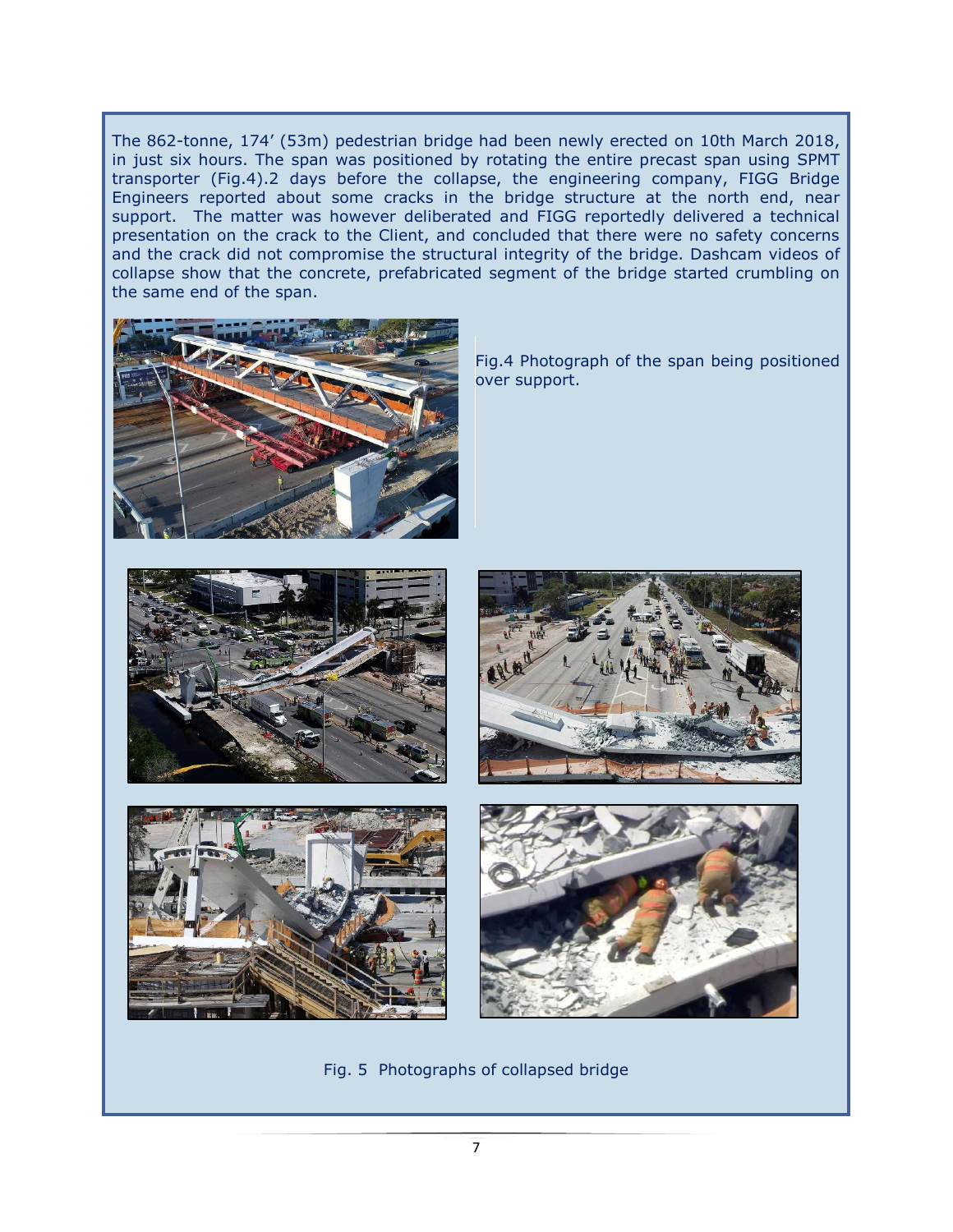### **Post Disaster Investigation**

Florida Bridge Collapse has moved into investigation phase. [National Transportation Safety](http://www.ntsb.gov/)  [Board](http://www.ntsb.gov/) (NTSB) are entrusted with the task. They are collecting samples of materials from the bridge to test for their physical properties. They will be reviewing drawings and plans, and examining both industry standards and site engineers' calculations to understand what was supposed to be built – to compare with what was actually constructed. They"ll look at photographs and videos of the collapse to identify the [sequence of events](https://doi.org/10.1016/S0167-9457(96)00048-6) and [locations of](http://www.photogrammetry.com/)  [key problems](http://www.photogrammetry.com/). Of course, they"ll also talk to witnesses to find out what workers and passersby saw and heard around the time of its collapse. Then they"ll combine and analyse all that data and information to identify as clearly as possible what went wrong, in what order. Often there are many factors, each leading to or amplifying the next that ultimately caused the disaster. Putting that puzzle together is a key part of the forensic engineer"s role.

### **Collapse theory's doing the rounds**

While the actual investigation is in progress, there are several possibilities which are being discussed by forensic experts as cause of the failure. One such possibility as envisaged suggests that posttensioning triggered the failure that brought down the structure. According to the theory, collapse, occurred while a crew was post-tensioning bars in a diagonal member at the north end of the concrete truss that was the bridge"s main element. The post tensioning compressed the diagonal so that it overstressed a joint in the top chord, triggering hinge failure at a connection in the lower chord and resulting in the catastrophic failure of the rest of the 53 m long structure. Fig. 6 shows one of the possible theories for collapse.



Fig.6 Possible cause of collapse

### **Acknowledgement**

I acknowledge with thanks the information available in following links, which has formed the basis of this report on the bridge collapse.

- 1. Link for dashcam video of collapse :
- [http://www.nydailynews.com/news/national/dashcam-video-shows-deadly-florida](http://www.nydailynews.com/news/national/dashcam-video-shows-deadly-florida-bridge-collapse-killed-6-article-1.3888934)[bridge-collapse-killed-6-article-1.3888934](http://www.nydailynews.com/news/national/dashcam-video-shows-deadly-florida-bridge-collapse-killed-6-article-1.3888934)
- 2. CBS News dated 20th March 2018 : [https://www.cbsnews.com/news/florida-bridge](https://www.cbsnews.com/news/florida-bridge-collapse-fiu-florida-state-university-project-behind-schedule-over-budget-updates-2018-03-20/F)[collapse-fiu-florida-state-university-project-behind-schedule-over-budget-updates-](https://www.cbsnews.com/news/florida-bridge-collapse-fiu-florida-state-university-project-behind-schedule-over-budget-updates-2018-03-20/F)[2018-03-20/F](https://www.cbsnews.com/news/florida-bridge-collapse-fiu-florida-state-university-project-behind-schedule-over-budget-updates-2018-03-20/F)
- 3. WALL STRRET JOURNAL NEWS : [https://www.wsj.com/articles/florida-bridge](https://www.wsj.com/articles/florida-bridge-collapse-moves-into-investigation-phase-1521406355)[collapse-moves-into-investigation-phase-1521406355](https://www.wsj.com/articles/florida-bridge-collapse-moves-into-investigation-phase-1521406355)
- 4. MCM-FIGG PROPOSAL-WALKTHROUGH : [https://www.youtube.com/watch?v=5Y\\_71L35Cv](https://www.youtube.com/watch?v=5Y_71L35Cv)
- 5. SEFI FORUM